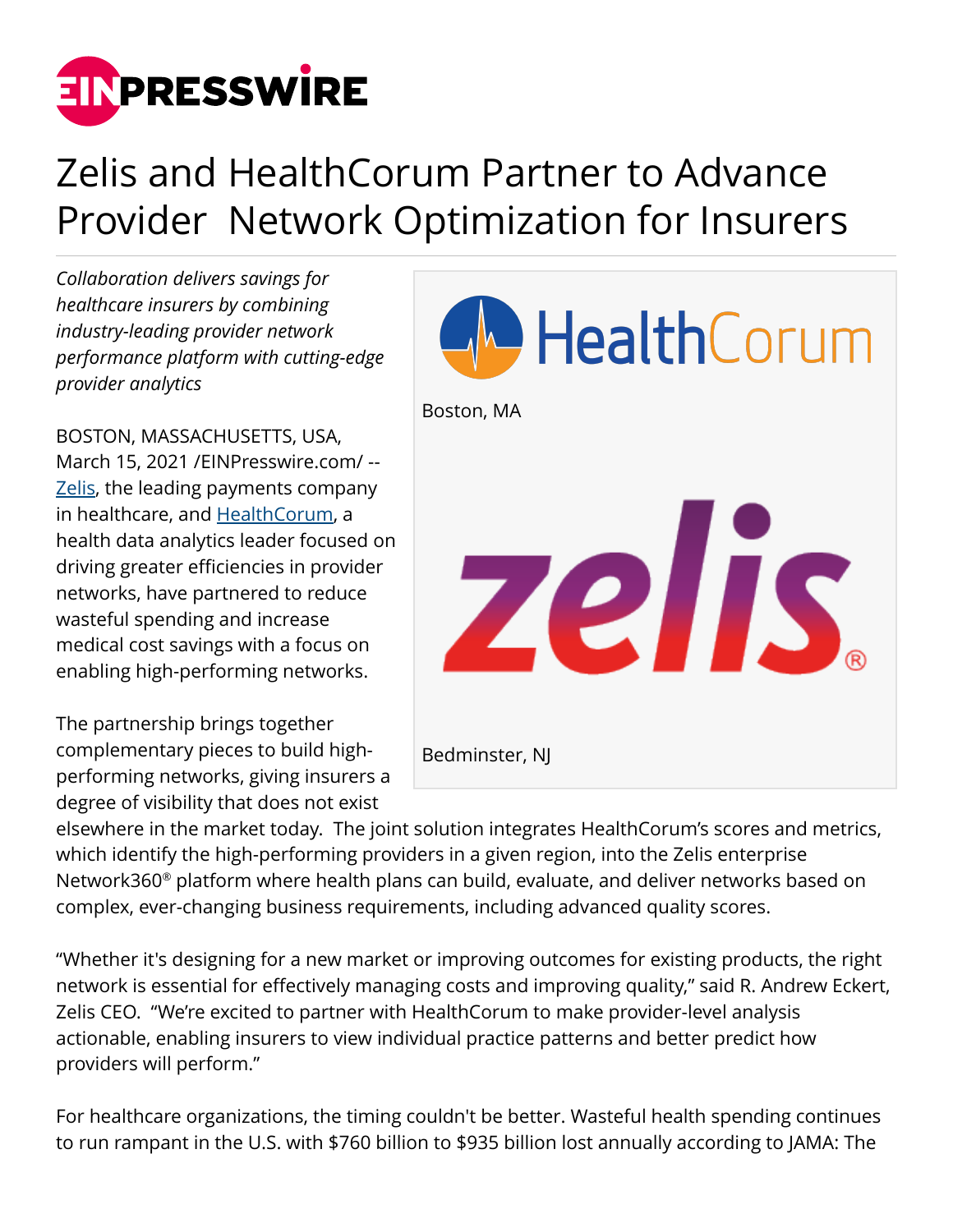Journal of the American Medical Association. As such, the shift to value-based care continues to pick up steam, and with it comes a need to better understand how providers will perform in atrisk arrangements. Even those in traditional fee-for-service models need to optimize outcomes per dollars spent and avoid unnecessary spending. Organizations must have the ability to survey the provider landscape and see how different personnel choices may impact overall network value.

"Just as a doctor diagnoses a patient, healthcare organizations should be diagnosing their provider networks," said U.N. Amighi, President of HealthCorum. "We deliver transparent and actionable insights to help assess individual providers' strengths and weaknesses, which can then be leveraged in the Zelis Network360® solution. It's a match made in data-heaven."

Zelis clients can adjust networks in real-time, integrating competitive and cost analysis to gain instant feedback on network viability before going to market. In addition, Zelis clients can gain access to HealthCorum's AI-powered provider analytics. This technology delivers a host of capabilities including care quality identification, referral pattern analysis and conflict of interest detection. These insights combined provide ample opportunities to increase network efficiencies across the board.

## About Zelis:

As the leading payments company in healthcare, we price, pay and explain healthcare for payers, providers, and healthcare consumers. Zelis was founded on a belief there is a better way to determine the cost of a healthcare claim, manage payment-related data, and make the payment because more affordable and transparent care is good for all of us. We partner with more than 700 payers, including the top-5 national health plans, Blues plans, regional health plans, TPAs and self-insured employers, 1.5 million providers and millions of members, enabling the healthcare industry to pay for care, with care. Zelis brings adaptive technology, a deeply ingrained service culture, and an integrated pre-payment through payments platform to manage the complete payment process. For more information about Zelis, visit us at [www.zelis.com](http://www.zelis.com) and connect with us on LinkedIn.

## About HealthCorum:

HealthCorum, a Boston-based health data analytics company, is uniquely focused on identifying unnecessary care, optimizing referral patterns, and reducing wasteful spending. HealthCorum's proprietary technologies combined with its AI-powered algorithms help to save money for healthcare organizations and take the complexity out of provider network optimization, offering a holistic view of provider efficiency and value-driven practice patterns. Work is done collaboratively with clients to accomplish their goals, achieve better outcomes, and reduce lowvalue care delivery. Visit [www.healthcorum.com](http://www.healthcorum.com) to learn more about our technologies and methodology.

Keith Somers **HealthCorum**